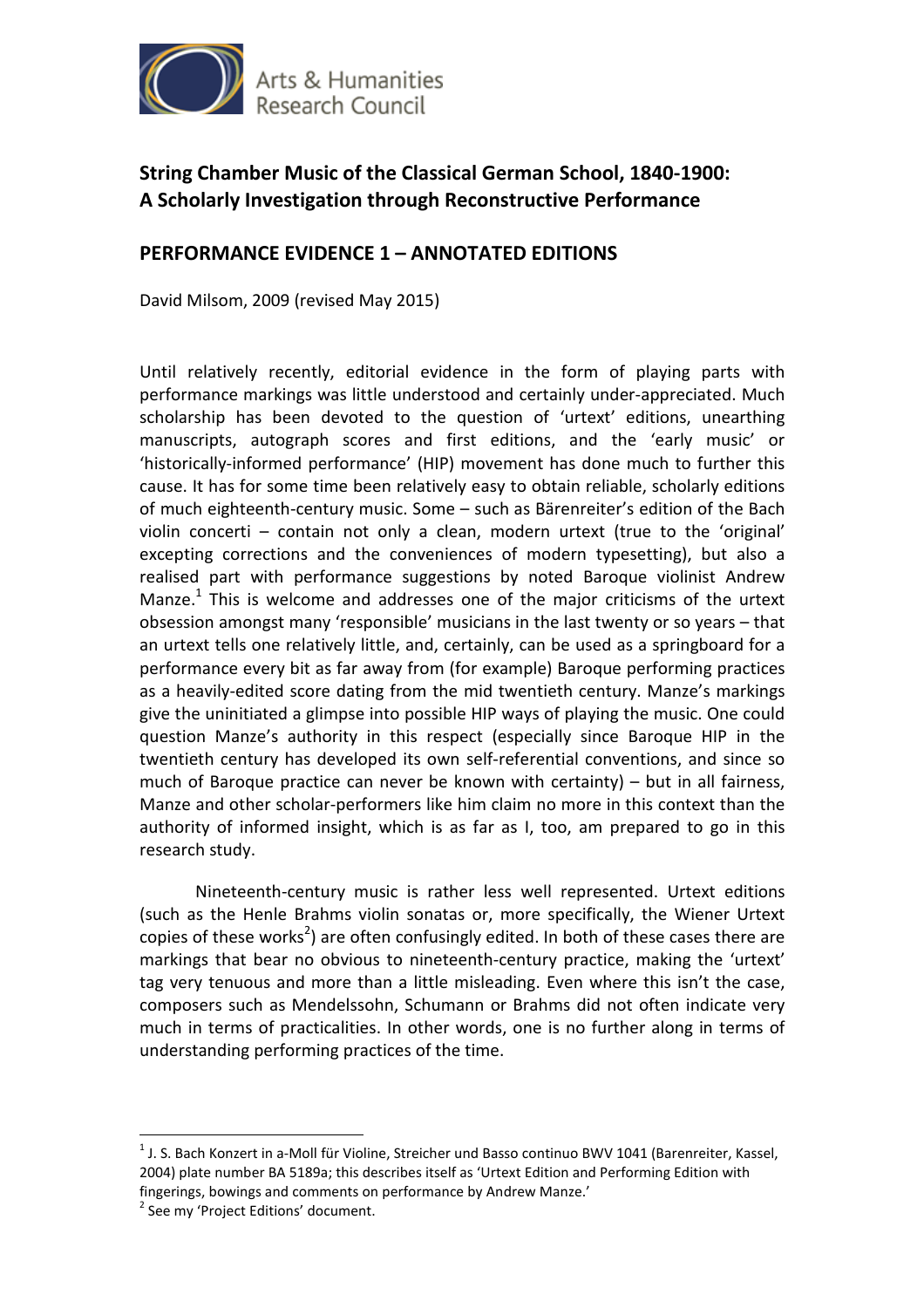### **MILSOM: String Chamber Music of the Classical German School, 1840-1900: A Scholarly Investigation through Reconstructive Performance**

 One of the greatest gifts to the performance practice historian in respect of the nineteenth century was an ever-increasing tendency to tabulate, quantify and seek to explain – outworked in the form of increasingly complex works of pedagogy and, of course, a growing tendency from the middle of the century to produce detailed, edited works with (in the context of string playing) bowings, fingerings and other practical information. When viewed with a good working knowledge of the context as prescribed by performing treatises – and combined with a careful hearing of early recordings, as I discuss elsewhere – this gives us a much more precise idea of likely (or even just 'possible' or 'probable') contemporary ways of playing.

 Thus, in this project it was sensible to begin with Louis Spohr – an exceptional figure certainly, but one with close ties to the Leipzig tradition of performance and hence Joseph Joachim and his protégés, who represent the final phase of this socalled 'classical' German style of string playing. It is a matter of endless puzzlement why more players have not regarded closely the intelligence Spohr provides – a violin treatise, carefully and systematically ordered, with copious musical examples replete with indications of fingering, bowing and the placement of vibrati; editions of his own music which contain almost as much in the way of bowings and fingerings (at least in solo and chamber works) as those in his *Violinschule*. Perhaps this is because his music has been unfashionable for such a long time – certainly, if it was as celebrated as Beethoven's works, it seems hardly possible that such detailed evidence would be ignored. Perhaps, also, because his markings seem strange to those without a good working knowledge of nineteenth-century practices. In fact, the welcome tendency to rehabilitate Spohr's music (with increasing numbers of his works being recorded in recent times) has *not* been accompanied by a commensurate appraisal of his performing practices. This underlines a still-extant 'fault-line' in modern performance (between 'mainstream' and 'historically-aware' persuasions) and reminds us that not all performers feel it important to seek understanding of a composer's expectations of performance style. It is nonetheless odd that more HIP musicians have not paid closer regard to Spohr. Perhaps it is the unfamiliar (and therefore controversial) nature of Spohr's inferred performance style that dissuades many from playing in this way.

 For this project, however, freed from the commercial interests that can (and do) influence professional HIP performers' attitudes, Spohr's editions have proved very useful indeed. Clive Brown (noted Spohr scholar and biographer) and I, having studied Spohr's practices in some detail for a number of years, felt confident in rendering traits of his style in performance. These editions provide detailed intelligence concerning his ideals. Others come into this category too, such as Ferdinand David's Mendelssohn editions, and Joachim's carefully-edited and described works in volume 3 of his *Violinschule*.

 Not all of the editions used here have such detailed information or provide such a clear editorial stance. Many of the larger works, such as the Mendelssohn Op. 49 piano trio, only contain markings in the violin part; the performer of today (as in the nineteenth century, one might assume) has to apply such markings intelligently to the other parts. This is also the case in the Mendelssohn quartet parts with crayon annotations by Ferdinand David.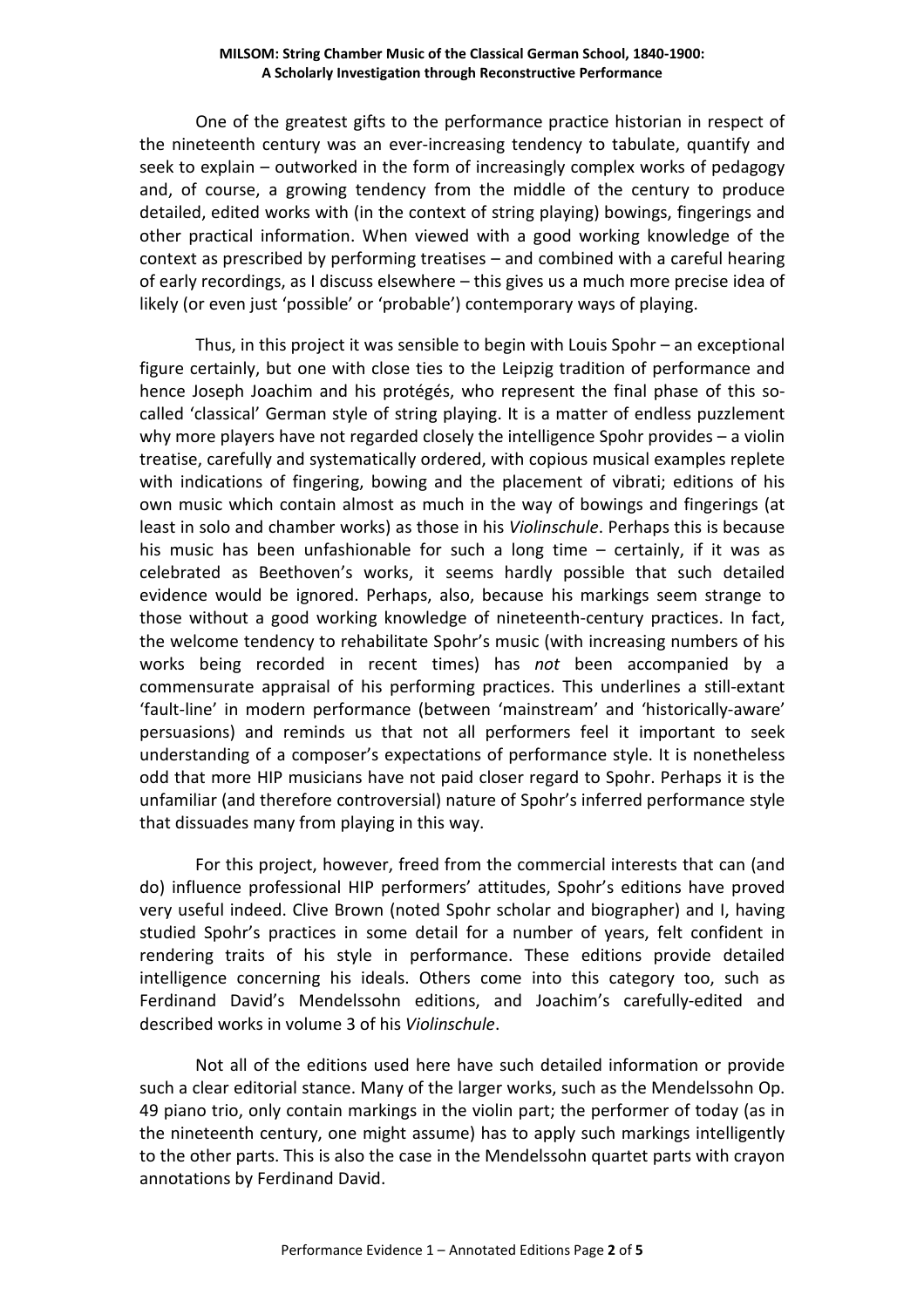### **MILSOM: String Chamber Music of the Classical German School, 1840-1900: A Scholarly Investigation through Reconstructive Performance**

 Other editions, such as those by Schnirlin and Auer, are only tangentially relevant to this study and require a certain degree of circumspection. As explained elsewhere in the project, such editions are perhaps the best indications that we have of Joachim's performance ideals in the absence of an actual Joachim edition. They are, as in Schnirlin's 1926 Brahms sonatas, 'second-generation' editions of the Joachim school, produced at a time of very significant stylistic change. In the case of Schirlin, they are devoid (as I write today) of any substantiating information about the editor and his motivation, or indeed performance style, other than the fact that his markings seem closely congruent to those of his teacher, Joachim.

 In the case of other works, such as the Schumann and Gade trios, even this information is missing, and we have had to use our received understanding of performance style of this period to make our own performance decisions based upon precedent and informed guesswork. To summarise, the editions in this project fall into the following categories:

### **A. Detailed performance markings and unambiguous editorial relevance to the period studied**

- Spohr Op. 13,  $67/1$  and  $45/2$  works
- Mendelssohn violin concerto, Op. 64 (ed. F. David)
- Mendelssohn violin concerto, Op. 64 (ed. J. Joachim)
- Beethoven violin sonatas, Opp. 12/2 and 24 (ed. F. David)
- Beethoven violin sonatas, Opp. 12/2 and 24 (ed. J. Joachim)
- Mozart violin concerto in A, K.219 (ed. J. Joachim)
- Beethoven Romance in F, Op. 50 (ed. J. Joachim)
- Joachim Romances in B-flat and C (ed. J. Joachim)

# **B. Some performance markings with unambiguous editorial relevance to the period studied**

- Mendelssohn Op. 12, 13 and 44/3 quartets (with crayon annotations of the  $1<sup>st</sup>$  violin part by F. David)
- Mendelssohn Op. 49 piano trio (ed. F. Hermann)
- Mendelssohn Op. 49 piano trio (ed. J. Joachim)

# **C. Performance markings with related but still questionable editorial relevance to the period studied**

- Brahms-Joachim Hungarian Dances (ed. O. Schnirlin)
- Brahms violin sonatas, Opp. 78, 100 and 108 (ed. O. Schnirlin)
- Brahms violin sonatas, Opp. 78, 100 and 108 (ed. L. Auer)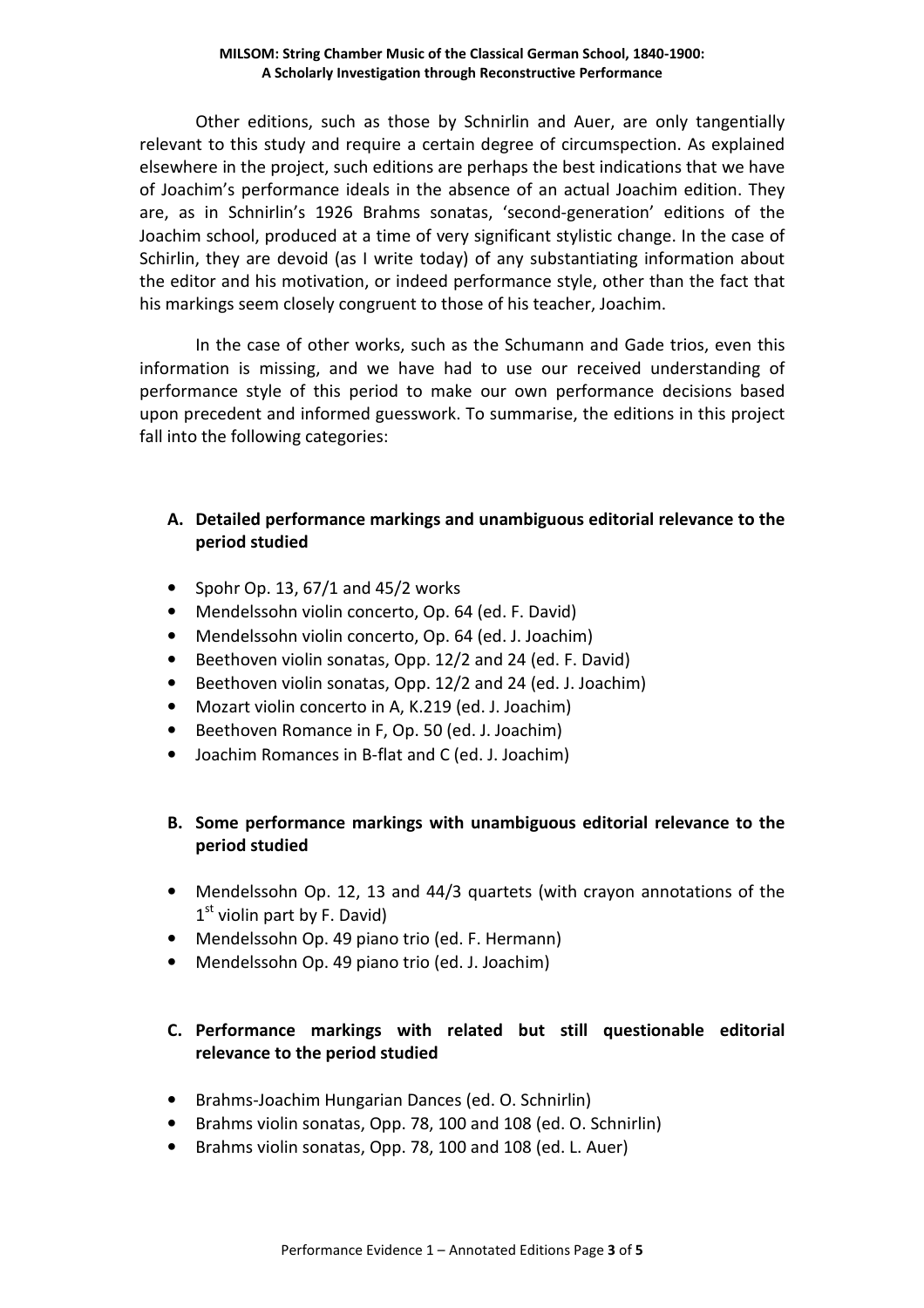- **D. Editions with little or no performance marking/s requiring new reconstructions of likely performing practices**
- Gade piano trio, Op. 42
- Schumann piano trio, Op. 63
- Brahms quartet, Op. 51/2
- Brahms 'FAE' scherzo, Op. Posth.

Apart from the specific instances cited above, these annotated editions create the usual, generic difficulties with this form of evidence. It is not entirely clear for whom they are intended or what they are telling us. Are the markings a 'blueprint' for performance, departure from which would be considered sacrilegious, or simply a few suggestions to aid performance? Spohr, from what we know of his character and the many references in his autobiography to 'inappropriate' performance of his music, might be considered to fall into the former category. Joachim, on the other hand, whose famously ambivalent attitude to the task of editing is hinted at in the article on his style and practice included here, might fit more properly the characteristics of the latter. But all of this is far from sure and, even if it is, the practical implications are uncertain. However much Spohr might have been desirous that his performance style be followed faithfully, he nonetheless espoused (as did almost all nineteenth-century musicians) an aesthetic that not only allowed but *celebrated* performance individuality and the spontaneous performance characteristics of tempo rubato, agogic accentuation and so forth. Joachim, meanwhile, was a trenchant critic of performance styles with which he did not agree, and vigorously defended the established style of playing he epitomised against newer influences, as can be seen in his *Violinschule*. Besides, his editions are far from similar to each other in style – there are very few markings indeed in the Mendelssohn Op. 49 trio, but many more in the sixteen works included in the *Violinschule*.

 These difficulties, limitations and challenges have defined my own practical attitudes to the editions from which we performed. In general, we attempted to carry out faithfully markings where the editorial evidence seemed closely related to the project's geography and timescale, but we did not baulk at making a few individual decisions of our own. Whilst the empirical musicologist might find this abhorrent (after all, our adaptations are, and can only be those of twenty-first century musicians with a twenty-first century perspective), it is, I believe, entirely consistent with the inherent spirit of nineteenth-century performance. Generally, where editorial evidence was less strong and/or incomplete, we were more ready to adapt markings in accordance with the intelligence we had gathered and embodied in the entire scope of the project and of course to supplement incomplete markings with further ones of our own. I have included, where available, copies of the editions used in the project performances, preserving our pencilled annotations and notes for performance as an insight into our approach. These should be viewed whilst listening to our performances and have been included in each individual work file as relevant.